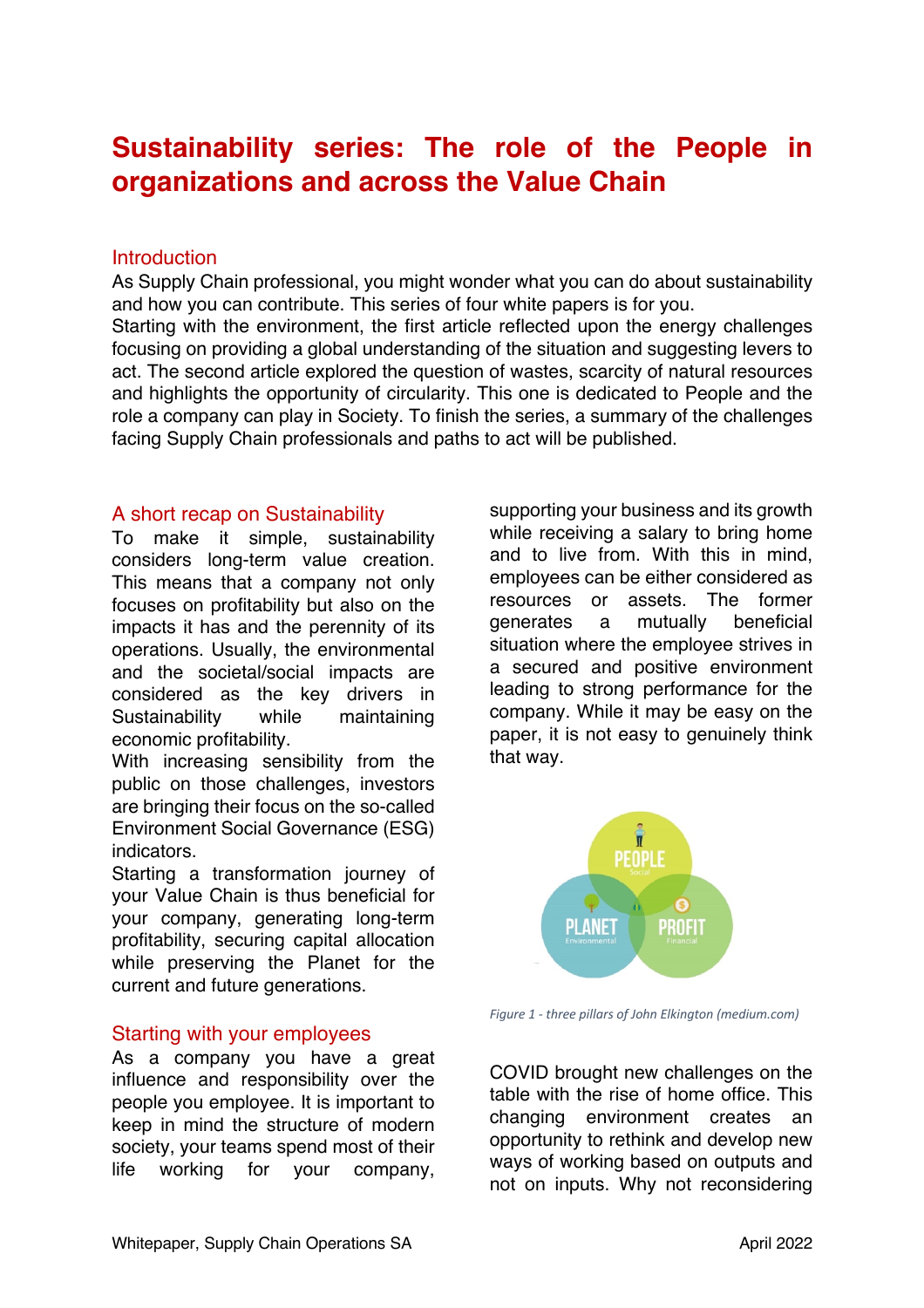productivity and really moving away from hour-driven jobs? Such thinking creates a striving work environment particularly appreciated to handle worklife balance.

As companies, we have an important influencing role over our employees. We can lead by example and take our societal role further than just providing a work environment and a mission. An organization can develop tools to help its people to grow, it can educate them on subjects that matter and those may not be directly related to the organization. For instance, why not training your teams on reducing their environmental impact, why not supporting their mobility with a dedicated incentive program, or even promoting holidays closer to home. As a company you can also educate your teams on the food challenges, on waste reductions, etc. Last but not least, you may also give your team time to get involved in the local communities.

As company, you can also support lifechanging project. Why not granting substantial time to your employees when a child is born? Why not promoting long trips? Those bring strong link and loyalty to your company while helping your employees to strive and develop new sensibilities and approaches that will for sure become beneficial for your organization.

Finally, a company creates a cluster a people with similar values and objectives. This group of people that know each other (or at least share something in common) can be leveraged. On large company sites, new ideas could be brought such as assets sharing. Instead of having a thousand employees buying this special piece of equipment for home, this camping equipment or this trailer for their car why not mutualizing?

## Diversity & Inclusion

The "Diversity" concept has been around for years but it recently became one of the "buzz" word and may mean very different things. Companies have a moral duty to design organization that do not discriminate. Each individuals bring their set of eyes, their own perspective of the world which is extremely valuable. Such differences of background, abilities, attributes create a dynamic work environment and opens new territories and a better global understanding.

Sadly, many traditional C-level management teams focus mainly on productivity and profitability. But why not setting different targets for some part of your organization? Referring to Supply Chain, could we envision slower leadtime and source from better suppliers? Could you consider working with people with disabilities capable of supporting you but may be creating some volatility in your Supply Chain? Such questions should be raised and discussed in organizations. Creating jobs, even the simplest, can really changes someone's life.

### **Communities**

Start by finding what matters to your organization! Investing in communities can be seen as a financial burden or simply a "box to tick" but it can be more than that. Communities is a great way to think and map your value chain. All the stakeholders that contribute directly and indirectly to your product or services should be listed. Those represent an easy entry point that should be considered in priority and investment should be focused on where it matters most.

In addition, investment may not be financial. Other systems are possible with material donation for instance; a great way to transform potential wastes